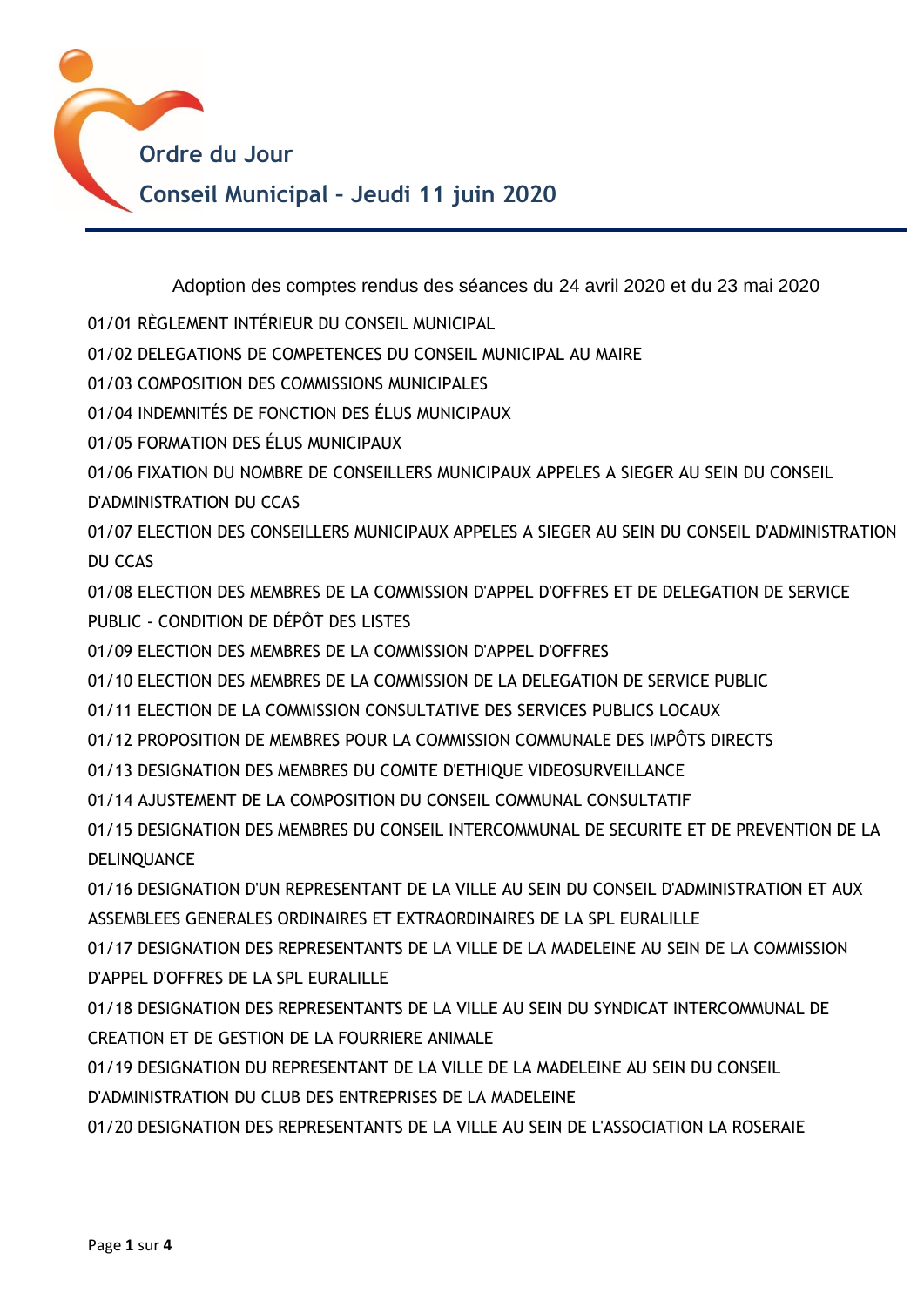01/21 DESIGNATION DES ELUS MEMBRES DE DROIT AU SEIN DU CONSEIL D'ADMINISTRATION DE GESTION DES REALISATIONS SOCIALES MADELEINOISES (AGRSM)

01/22 DESIGNATION DES ELUS MEMBRES DE DROIT DU CONSEIL D'ADMINISTRATION DE L'ACOLJAQ 01/23 DESIGNATION DES ELUS MEMBRES DE DROIT AU SEIN DU CONSEIL D'ADMINISTRATION DE L'ASSOCIATION MADELEINOISE D'INTEGRATION SOCIALE (AMIS)

01/24 DESIGNATION DES ELUS MEMBRES DE DROIT AU SEIN DU CONSEIL D'ADMINISTRATION DU CENTRE CULTURE ET D'ANIMATION

01/25 DESIGNATION DES ELUS MEMBRES DE DROIT AU SEIN DU CONSEIL D'ADMINISTRATION DE LA VOLIERE 01/26 DESIGNATION DES ELUS MEMBRES DE DROIT AU SEIN DU CONSEIL D'ADMINISTRATION DU SYNDICAT D'INITIATIVE

01/27 DESIGNATION DES DELEGUES DU CONSEIL MUNICIPAL SIEGEANT AU CONSEIL D'ADMINISTRATION DE LA SEML PEPINIERE D'ENTREPRISES VILLE DE LA MADELEINE

01/28 DESIGNATION DE REPRESENTANTS ELUS AU SEIN DE LA COMMISSION DE SECURITE CONTRE LES RISQUES D'INCENDIE ET DE PANIQUE DANS LES ETABLISSEMENTS RECEVANT DU PUBLIC ET LES IMMEUBLES DE GRANDE HAUTEUR

01/29 DESIGNATION DE REPRESENTANTS ELUS AU SEIN DE LA COMMISSION D'ACCESSIBILITE DANS LES ETABLISSEMENTS RECEVANT DU PUBLIC

01/30 DESIGNATION DE DELEGUES DE LA VILLE AU CONSEIL D'ADMINISTRATION DU COLLEGE YVONNE ABBAS 01/31 DESIGNATION DE DELEGUES DE LA VILLE AU CONSEIL D'ADMINISTRATION DU LYCEE PROFESSIONNEL ET POLYVALENT VALENTINE LABBE

01/32 DESIGNATION D'UN CORRESPONDANT DEFENSE ET SECURITE CIVILE

01/33 DESIGNATION D'UN CORRESPONDANT SECURITE ROUTIERE

01/34 ACQUISITION DE DISTRIBUTEURS DE GELS HYDROALCOOLIQUES : MUTUALISATION AVEC LA VILLE DE SAINT ANDRE

01/35 CONCOURS A L'UCAP POUR L'ANNEE 2020

02/01 CONCOURS A L'ASSOCIATION "LA PETITE MADELEINE"

02/02 MISE EN PLACE A TITRE EXPERIMENTAL D'UNE OUTILLOTHEQUE AU SEIN DE LA ZAS

02/03 MISE EN PLACE A TITRE EXPERIMENTAL D'UN ATELIER VELO AU SEIN DE LA ZAS

02/04 RENFORCEMENT DE LA GESTION ECOLOGIQUE DES PARCS ET JARDINS DE LA VILLE DE LA MADELEINE 03/01 SUBVENTION A L'OCCE (OFFICE CENTRAL DE LA COOPÉRATION A L'ÉCOLE) DE L'INSPECTION DE L'ÉDUCATION NATIONALE POUR LE FONCTIONNEMENT DU CENTRE DE RESSOURCES SCIENTIFIQUES ET TECHNOLOGIQUES

03/02 PARTICIPATION FINANCIÈRE DE LA VILLE AUX DÉPENSES DE FONCTIONNEMENT DES ÉCOLES PRIVÉES, SUBVENTION OBLIGATOIRE AUX OGEC (ORGANISMES DE GESTION DE L'ENSEIGNEMENT CATHOLIQUE) 03/03 PARTICIPATIONS FACULTATIVES AUX FRAIS DES ÉCOLES PRIVÉES

03/04 ACCORDS DE RECIPROCITÉ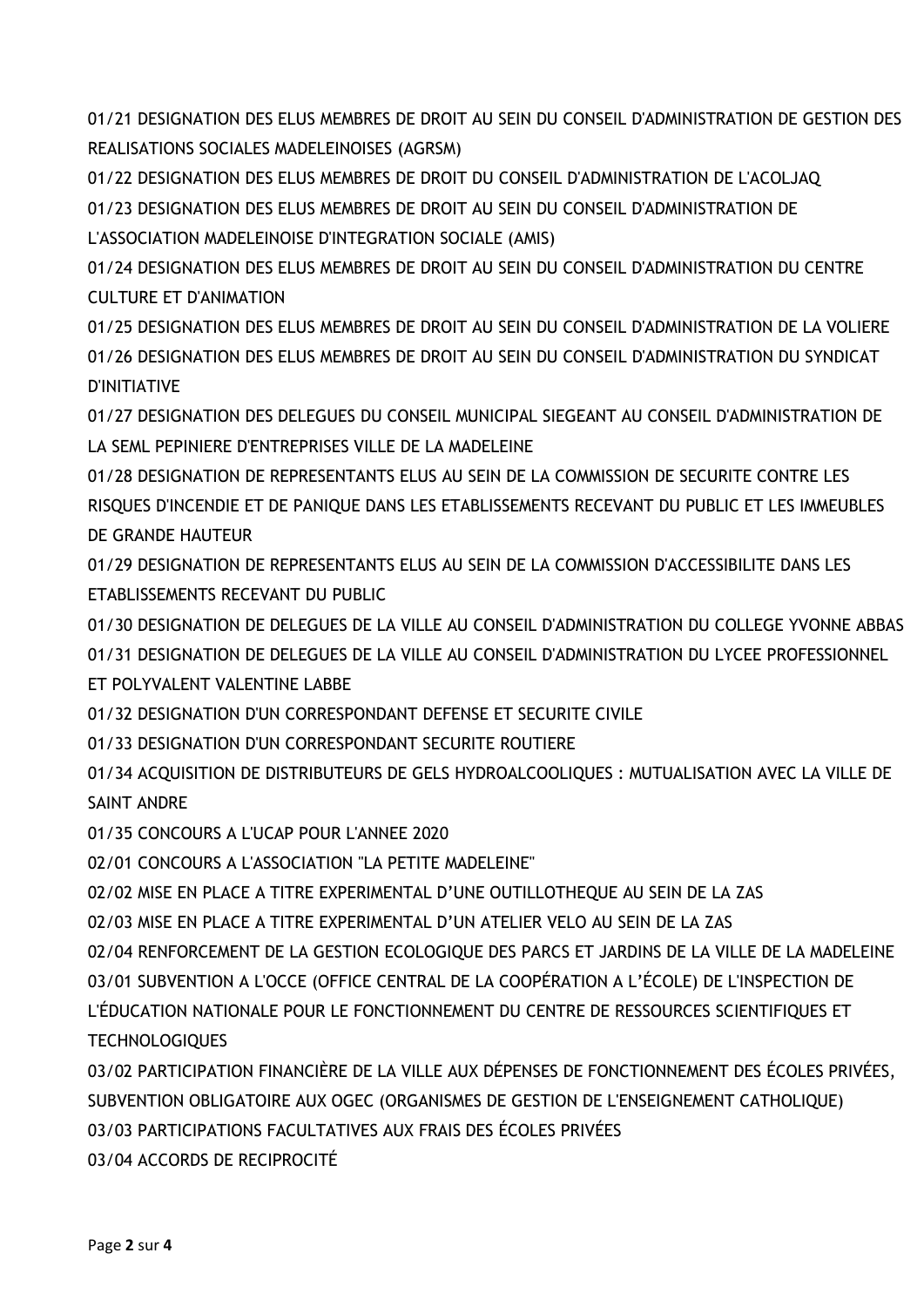03/05 CONCOURS A L'ASSOCIATION "ORCHESTRE D'HARMONIE" 03/06 CONCOURS A L'ASSOCIATION BERKEM LABEL 03/07 CONCOURS A L'ASSOCIATION "FUNK'HI'POP 03/08 CONCOURS A L'ASSOCIATION "ENSEMBLE VOCAL" 03/09 CONCOURS A L'ASSOCIATION "CHORALE CHANTE JOIE" 04/01 CONCOURS A L'ASSOCIATION SMLH (SOCIETE DES MEMBRES DE LA LEGION D'HONNEUR) 04/02 CONCOURS A L'ASSOCIATION UNC (UNION NATIONALE DES COMBATTANTS) 04/03 CONCOURS A L'ANACR (ASSOCIATION NATIONALE DES ANCIENS COMBATTANTS DE LA RESISTANCE) 05/01 CONCOURS A L'ASSOCIATION "LES AMIS DE LA PETANQUE" 05/02 CONCOURS A L'ASSOCIATION " RANDONNEES ET DECOUVERTES" 05/03 CONCOURS A L'ASSOCIATION " FOOTBALL CLUB MADELEINOIS" 05/04 CONCOURS A L'ASSOCIATION "VOLLEYBALL ET VIE ACTIVE" 05/05 CONCOURS A L'ASSOCIATION "USWLM HANDBALL CLUB" 05/06 CONCOURS A L'ASSOCIATION "USM TENNIS DE TABLE" 05/07 CONCOURS A L'ASSOCIATION " LA MADELEINE ROSTAND CLUB" 05/08 CONCOURS A L'ASSOCIATION FLAG FOOTBALL "LES CAPRICORNES" 05/09 CONCOURS A L'ASSOCIATION "DANSE COMPANY" 05/10 CONCOURS A L'ASSOCIATION "TEXAS RIDER'S" 05/11 CONCOURS A L'ASSOCIATION " A.S.E.C.M" 05/12 CONCOURS A L'ASSOCIATION "LA PEDALE MADELEINOISE" 05/13 CONCOURS A L'ASSOCIATION "BASEBALL SOFTBALL CLUB" 05/14 CONCOURS A L'A.S. DU COLLÈGE YVONNE ABBAS 06/01 CONCOURS A L'ASSOCIATION AARLH 06/02 CONCOURS A L'ASSOCIATION MERDE AU CANCER 06/03 CONCOURS A L'ASSOCIATION MOUVEMENT VIE LIBRE 06/04 CONCOURS A L'ASSOCIATION SOLIHA METROPOLE NORD 07/01 CONCOURS A L'ASSOCIATION CAFA 07/02 CONCOURS A L'ASSOCIATION AMIC'ALL 08/01 CRÉATION D'UN POSTE DANS LE CADRE D'EMPLOI DES ADJOINTS TERRITORIAUX DU PATRIMOINE 08/02 CRÉATION D'UN POSTE DANS LE CADRE D'EMPLOI DES ASSISTANTS D'ENSEIGNEMENT ARTISTIQUE 08/03 MISE EN ŒUVRE D'UNE PRIME EXCEPTIONNELLE POUR LES AGENTS SOUMIS A DES SUJÉTIONS EXCEPTIONNELLES DANS LE CADRE DE LA PÉRIODE DE CONFINEMENT 08/04 MISE EN ŒUVRE EXPÉRIMENTALE D'UNE PRIME MOBILITE DOUCE POUR LES AGENTS DE LA VILLE DE **LA MADELEINE** 09/01 CONCOURS A LA CHAMBRE DES MÉTIERS ET DE L'ARTISANAT